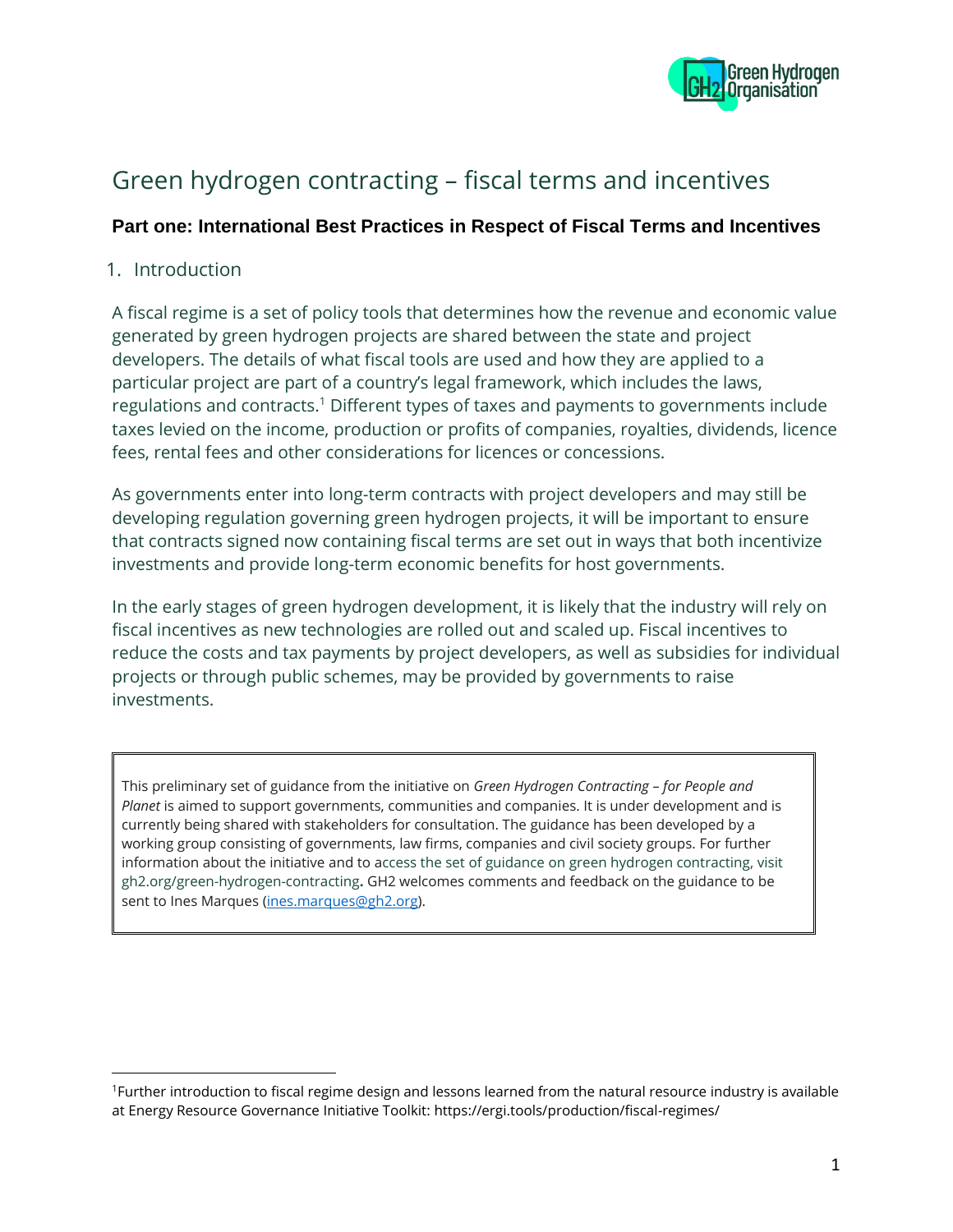

For this brief, the key questions are what mix of incentives, profits and taxes will maximize the production of green hydrogen while also providing fair prices to the consumers of the power produced by the green hydrogen. The analysis looks at forms of incentives that can be employed to encourage the production of green hydrogen. It examines how tax measures can both encourage the production of green hydrogen or, alternatively, discourage the production of carbon intensive forms of energy.

To put these measures in context, they are examined in three scenarios – (i) countries with limited regulation, (ii) countries with a high degree of regulation, and (iii) countries with some regulation but mainly open markets. The mix of measures will vary considerably between these three categories and individual countries. That said, **the correct mix of incentives, profits and taxes will be essential in moving green hydrogen projects into production**. Economic and financial analysis at the project level and transparency between the government and project developer of the project modelling and assumptions about the production and cost profile of the project will be key to agree transparent terms. Finally, the brief highlights what has actually been done in a selection of countries – Australia, Chile and Namibia – to encourage the green hydrogen industry.

# 2. Relevant Practices and International Trends

As with other renewable energy technologies, public financing and fiscal incentives will be needed to drive green hydrogen production in the short term, while over time economies of scale will lead to cost reduction and increase competitiveness.

The incentives to encourage green hydrogen power production may take different forms and will depend on whether the incentive is applied upstream to encourage production or downstream to adjust prices to market conditions.

# [GH2 TO ADD FIGURE WITH EXAMPLES OF FISCAL INCENTIVES ACROSS VALUE CHAIN]

The European Union has taken the lead in producing a set of renewable energy directives covering many of the issues discussed in this brief. $<sup>2</sup>$  As has been recognised in a recent</sup> report by the OECD to the G20 finance ministers, taxes will also play a key role in

<sup>2</sup> European Commission, *Renewable energy – directive, targets and rules* [https://energy.ec.europa.eu/topics/renewable-energy/renewable-energy-directive-targets-and-rules\\_en](https://energy.ec.europa.eu/topics/renewable-energy/renewable-energy-directive-targets-and-rules_en)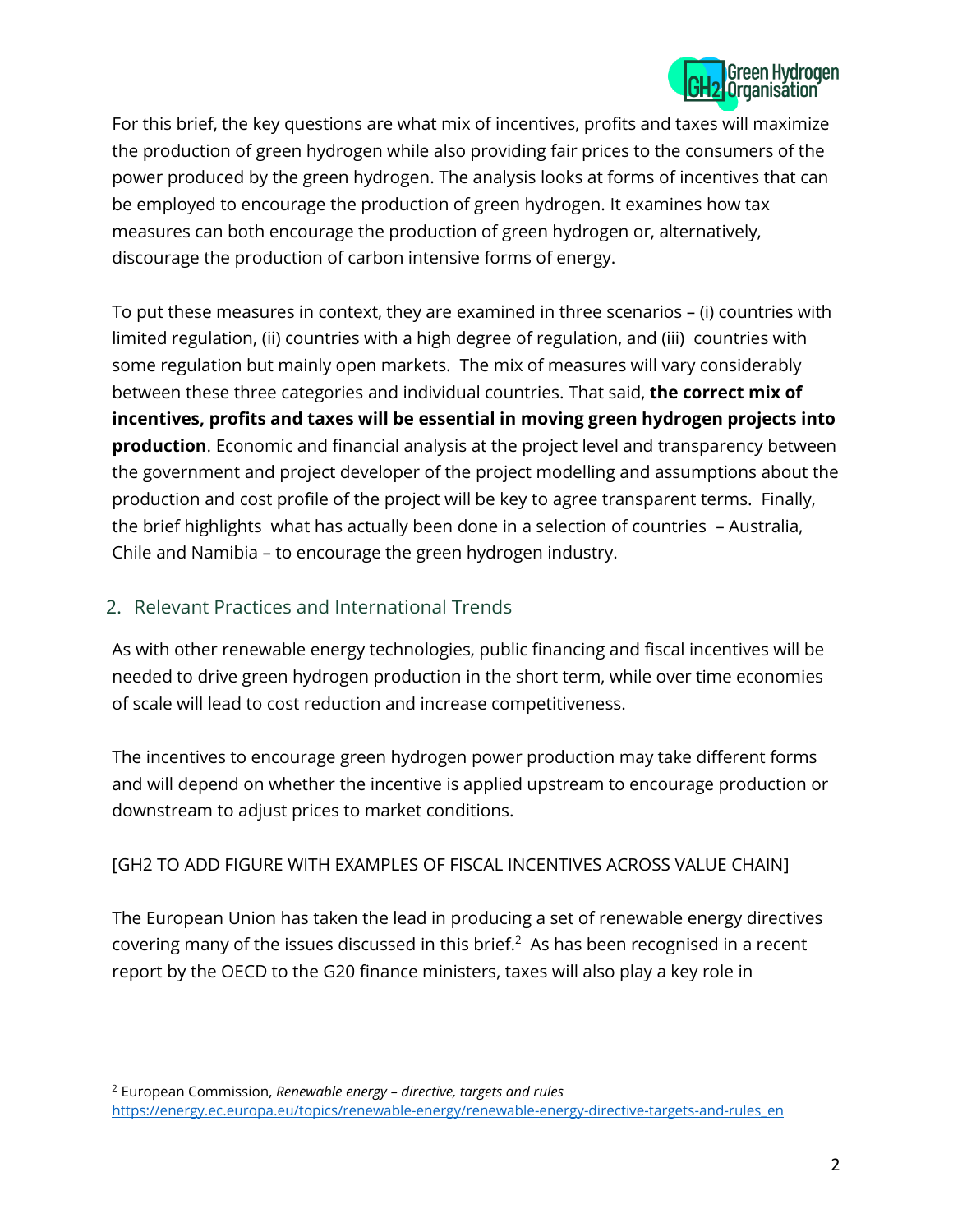

controlling climate change and in realising the United Nation's **Sustainable Development** Goal  $7$  – generating affordable and clean energy.<sup>3</sup>

#### 3. Guidance on Best Practices

The World Bank, the UN, and the OECD have all issued guidance on good practices to employ in the production of green hydrogen.

The World Bank has developed a study on *Green Hydrogen in Developing Countries*, highlighting opportunities for green hydrogen to attract investment and contribute to national energy security objectives of governments in emerging and developing economies. 4

The UN, through its UN Conference on Trade and Development (UNCTAD), issued in 2015 an investment policy framework for sustainable investment, in which investments for renewable energy plays a key role.<sup>5</sup> The report provides guidance on national investment policies and frameworks for international investment agreements.

For its part, the OECD has issued two documents of particular relevance. The first is its *Guiding Principles for Durable Extractive Contracts*. 6 While not directly on point for the production of green hydrogen, the principles are a useful compendium of policies to follow in any long-term contract involving energy production. The second is its report on *Taxing Energy Use - Using Taxes for Climate Action*, which covers how to use taxes to force energy users to pay the carbon prices needed to curb climate change.<sup>7</sup>

In the field of international corporate tax, many changes are taking place with respect to taxes and other measures affecting investments that will impact green hydrogen projects. These changes are discussed below.

<sup>4</sup> World Bank (2020)*, Green Hydrogen in Developing Countries*,

https://unctad.org/system/files/official-document/webdiaepcb2015d3summary\_en.pdf

<sup>3</sup> OECD (2021), *Tax Policy and Climate Change*, [https://www.oecd.org/tax/tax-policy/tax-policy-and-climate](https://www.oecd.org/tax/tax-policy/tax-policy-and-climate-change-imf-oecd-g20-report-september-2021.pdf)[change-imf-oecd-g20-report-september-2021.pdf](https://www.oecd.org/tax/tax-policy/tax-policy-and-climate-change-imf-oecd-g20-report-september-2021.pdf)

<https://openknowledge.worldbank.org/handle/10986/34398>

<sup>5</sup> UNCTAD (2015), *Investment Policy Framework for Sustainable Development*,

<sup>6</sup> OECD (2021), Guiding Principles for Durable Extractive Contracts,

https://www.oecd.org/dev/Guiding\_Principles\_for\_durable\_extractive\_contracts.pdf

<sup>7</sup> OECD (2019), Taxing Energy Use 2019 - Using Taxes for Climate Action, [https://www.oecd.org/tax/taxing](https://www.oecd.org/tax/taxing-energy-use-efde7a25-en.htm)[energy-use-efde7a25-en.htm](https://www.oecd.org/tax/taxing-energy-use-efde7a25-en.htm)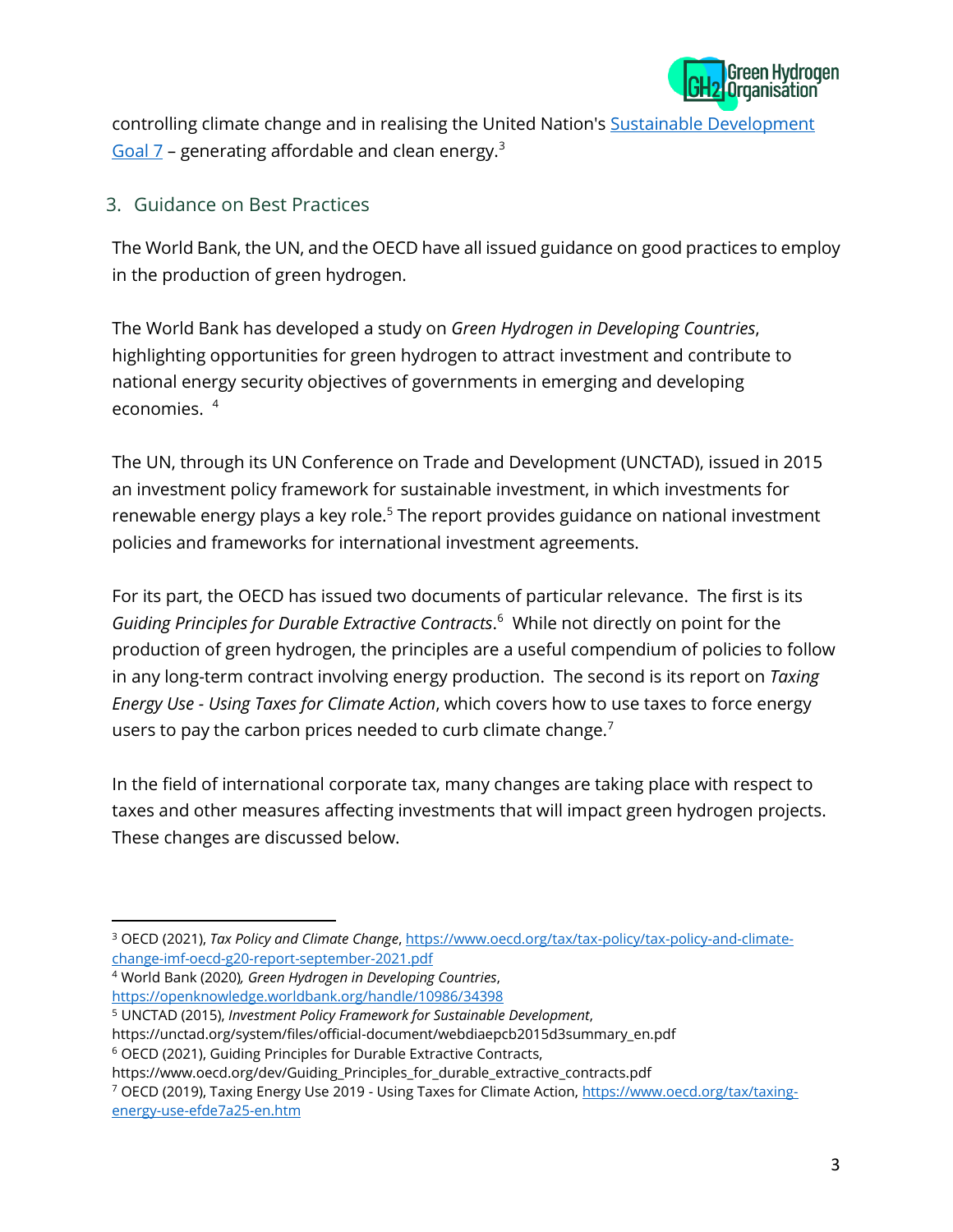

# 4. Key Objectives and Guiding Principles for Decision Makers

Simply put, a key question for governments in determining the fiscal regime and incecntives for green hydrogen projects is who gets what, when, and how?

The overlay of taxes and incentives will form the shape of the green hydrogen production agreements.

It will be necessary for host governments to set clear objectives for the fiscal regime, i.e. whether it seeks to incentivize investment, maximise government take, increase employment and infrastructure development, share revenues received by the government with affected communities, or encourage and accelerate the development of green hydrogen production or use.

Government will need to analyse and model how fiscal decisions made today impact investments and government revenues from green hydrogen in the future. Furthermore, a fiscal regime that is clear and transparent for the government, companies and citizens and sufficiently simple to monitor and apply for taxpayers and tax administrations will be critical, in particular in developing countries.

Initially, fiscal incentives will take the front stage to ensure that the green hydrogen industry and technologies are scaled up with sufficient speed to mitigate climate change in time. As time goes on and green hydrogen is able to compete without incentives in the marketplace, taxes will become of greater importance as a source of revenue.

There is no one ideal fiscal regime. Each host government therefore needs to identify the optimal mix of fiscal instruments and terms to meet its objectives. Contracts will therefore need to T include responsive terms which allow for the adjustment and allocation of overall financial benefits between host governments and investors in response to variables that affect project profitability.

#### **Part two: Fiscal Terms and Incentives**

Fiscal terms and incentives for the productions and consumption of green hydrogen can take many different forms, and they can be put on the upstream production of the green hydrogen, the downstream consumption of it, or both. In many cases, the same type of incentive may have uses in both the upstream and downstream cases. The guide to policy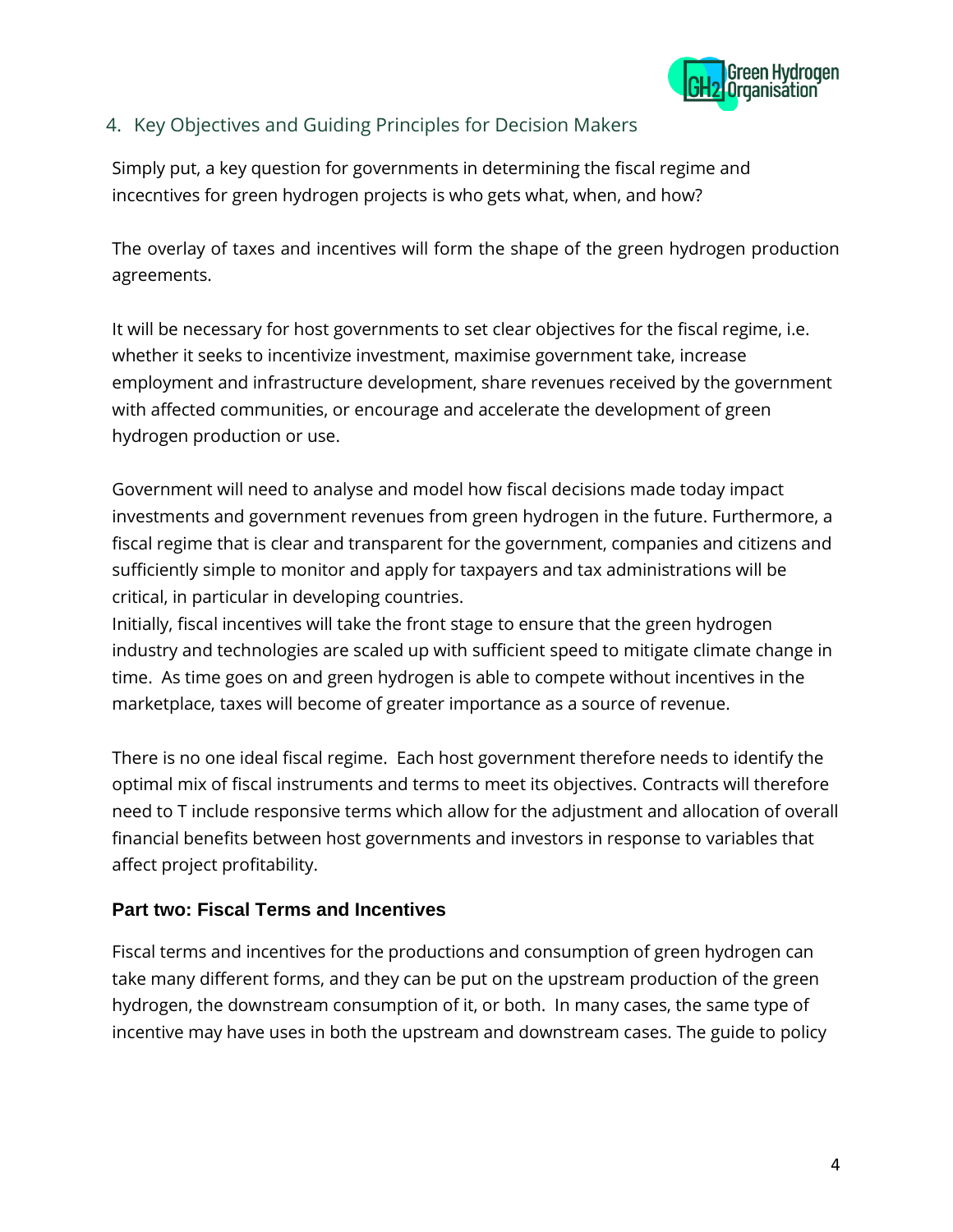

making on green hydrogen by the International Renewable Energy Agency (IRENA) provides a helpful review of different kinds of fiscal incentives along the value chain.<sup>8</sup>

Some of the fiscal terms and incentives employed can be grouped in three categories – 1) grants, loans and equity participation, 2) taxes, and 3) market support measures.

## 1. Grants, loans, and equity participation

Many governments and development institutions have stepped into the funding of green energy projects. The funding programmes may take varied forms. An example of the available types of funding that can be provided is the [EU Innovation Fund](https://ec.europa.eu/clima/eu-action/funding-climate-action/innovation-fund_en) aimed at demonstrating the viability of innovative low-carbon technologies. Here, we examine cash grants, financial guarantees and equity participation through public private partnerships (PPPs).

*Grants* – Cash grants may take different forms and may be used for a wide variety of purposes and be given by all levels of governments and development finance institutions. For example, they have been used to encourage research and development (R&D) for different types of green energy, to offset the costs of building green energy production plants, to build needed infrastructure to facilitate the production and distribution of green produced energy, and to equalize market conditions between green energy and traditional forms of energy.

While outright cash grants are most common, some types of refundable tax credits can simply be a disguised form of a government grant. The OECD has recognized this form of a disguised grant and has labeled them as "qualified refundable tax credits"<sup>9</sup>. The importance of this categorization will become clearer when examining the new proposed global minimum tax.

*Credit guarantee* –Credit guarantees can take different forms and be a traditional financial guarantee of a debt obligation, a debt service undertaking that calls for a payment on demand if prior to the completion date of a project, the green hydrogen producer fails to pay an amount due, or a debt buy-down guarantee that comes into effect to take out the debt still in place when the producer fails to satisfy a financial covenant. The details of

<sup>8</sup> IRENA (2020), *Green hydrogen: A guide to policy making*, https://www.irena.org/publications/2020/Nov/Greenhydrogen

<sup>&</sup>lt;sup>9</sup> OECD/G20 (2021), Tax Challenges Arising from the Digitalization of the Economy - Commentary to the Global Anti-*Base Erosion Model Rules (Pillar Two)*, p. 215, [https://www.oecd.org/tax/beps/tax-challenges-arising-from-the](https://www.oecd.org/tax/beps/tax-challenges-arising-from-the-digitalisation-of-the-economy-global-anti-base-erosion-model-rules-pillar-two.htm)[digitalisation-of-the-economy-global-anti-base-erosion-model-rules-pillar-two.htm](https://www.oecd.org/tax/beps/tax-challenges-arising-from-the-digitalisation-of-the-economy-global-anti-base-erosion-model-rules-pillar-two.htm)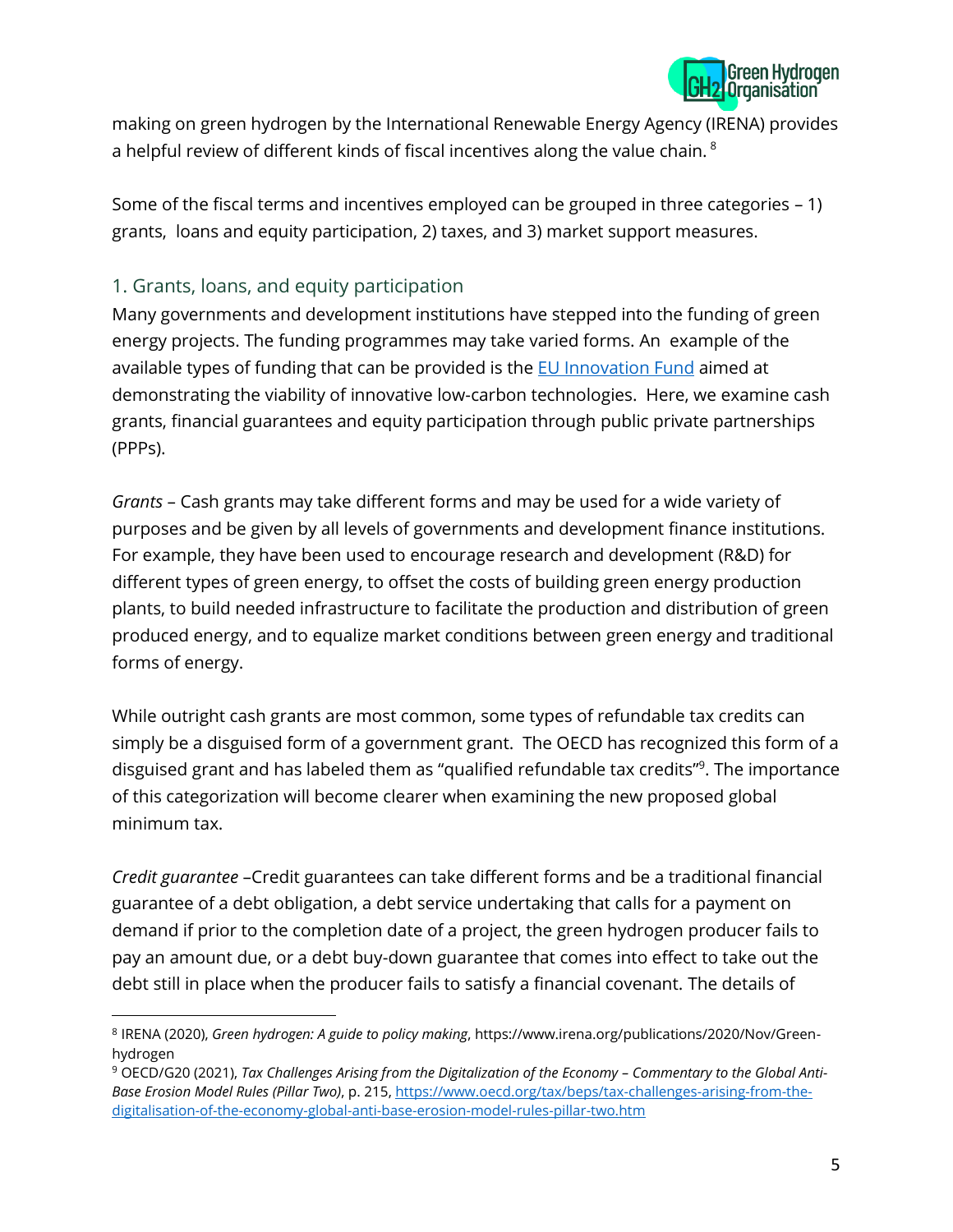

these guarantees are discussed in more detail in the thematic brief on *Financing of Green Hydrogen Projects.*

A financing incentive may also take the form of a convertible debt instrument, where the interest payments are set at a low rate with the potential upside benefit given to the lenders with an equity interest in a project if and when it becomes successful. This type of instrument will have to be crafted with care since the value of the equity interest may be hard to price because many of the ventures will not involve publicly traded companies. Moreover, once the equity interest kicks in, both the holder of the interest and the firm issuing it may have concerns about its ultimate disposition. This issue needs to be addressed up-front.

*Equity participation through Public-Private Partnerships (PPPs) –* PPPs may be used to support projects as a method of infusing public monies into a green hydrogen project with the public taking an equity interest in it, somewhat akin to the convertible debt instrument described above. PPPs typically have long-term contract periods, with up front financing coming largely from the private sector but payments on the financing through the course of the project coming, in major part, from the public sector. The private partner participates in designing and implementing the project, while the public partner focuses on defining and monitoring compliance with the project's objectives. The split of the risks on the project will be decided when the terms of the project are negotiated. The advantage of a PPP is that it will enable governments to bring projects to fruition even when they may not have their own resources to do so. The disadvantage is that it my blur the line between the public and private domains leading to some criticisms from the public on this score. The World Bank has created a compendium on this subject.<sup>10</sup>

#### 2. Tax incentives and disincentives

Tax systems may be used to create incentives for green energy projects and may also be used to dampen the use of carbon intensive means of producing energy.

Countries today confront an international tax system that is in tremendous flux, moving from a set of rules that have been in place for 100 years to a new set of rules, the exact contours of which are still being debated. In the new digital world, basing a tax system on physical presence, as the historical system does, makes less and less sense. Further, a significant number of multinational enterprises in recent decades have undertaken

<sup>10</sup> World Bank, *Public-Private Partnerships*, https://www.worldbank.org/en/topic/publicprivatepartnerships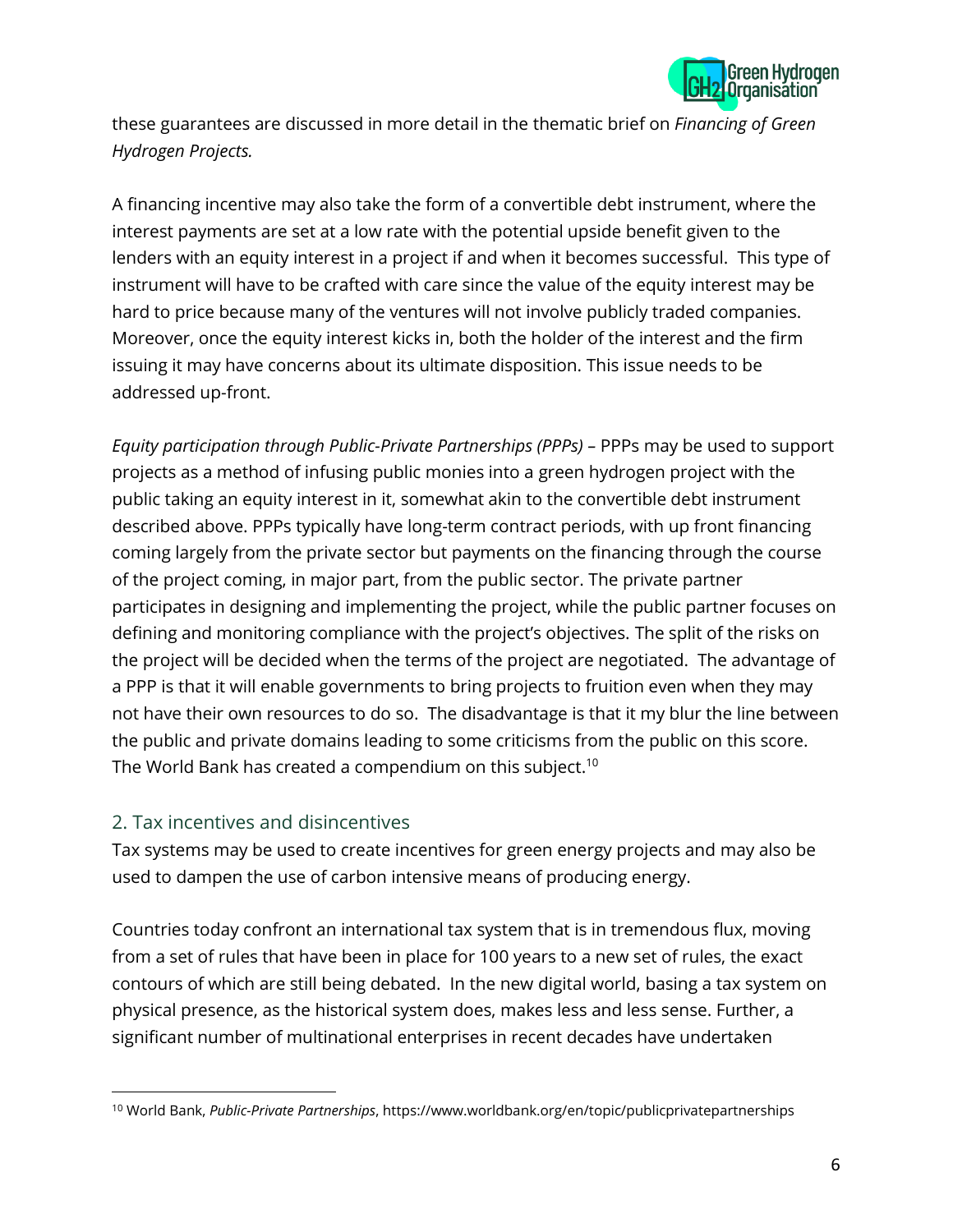

aggressive tax planning techniques that have severely limited the taxes they have been paying. The OECD's Inclusive Framework has tackled these problems with the release of two proposals, labeled Pillar 1 and Pillar 2. The Pillar 2 provisions that impose a global minimum tax are most relevant here.<sup>11</sup> At the same time as this is taking place, the International Center for Settlement of Investment Disputes has proposed significant changes to the investor-state dispute settlement procedures.<sup>12</sup> All of these measures will impact the economic conditions under which renewable energy and green hydrogen is produced.

*Corporate income taxes* –Companies involved in green hydrogen production can expect over time to pay corporate income taxes. However, initially, the green hydrogen companies may not be profitable. More likely, many countries will use the tax system as a way of giving incentives to companies to induce them to develop green hydrogen projects in their jurisdiction. One method early in the life of a green hydrogen project will be to allow tax losses to be carried forward or used against the income of related companies engaged in business in the same jurisdiction.

Beyond benefitting tax losses, a means of attracting foreign companies is to reduce the tax load of a green hydrogen producer over a significant number of years. This may be done by legislation, but more often the tax benefit will be included in the terms of an investment agreement between the green hydrogen company and the host government. For example, an investment agreement may include a tax holiday for a period of years. To preserve the benefit, the agreement may have a stand still clause that freezes the tax benefit in place at the time the agreement is entered into so that no subsequent tax increases can be imposed (decreases in tax are permitted). Transparency in these kinds of agreements will be critical to ensure public trust in the project (see further details in the thematic brief on Community Consultation, Local Development, and Transparency).

These agreements may also have provisions for the taxation of any interest transferred to a third party in the production plant, sometimes with a specific reference to an indirect disposition offshore. Such dispositions in the past have been the subject of contentious litigation. The agreements often also have dispute settlement provisions calling for

<sup>11</sup> OECD (2021), *Tax Challenges Arising from the Digitalisation of the Economy – Global Anti-Base Erosion Model Rules (Pillar Two)*, https://www.oecd.org/tax/beps/oecd-releases-pillar-two-model-rules-for-domestic-implementationof-15-percent-global-minimum-tax.htm

<sup>12</sup> International Center for Settlement of Investment Disputes (2022), *ICSID Rules and Regulations Amendment*, <https://icsid.worldbank.org/resources/rules-amendments>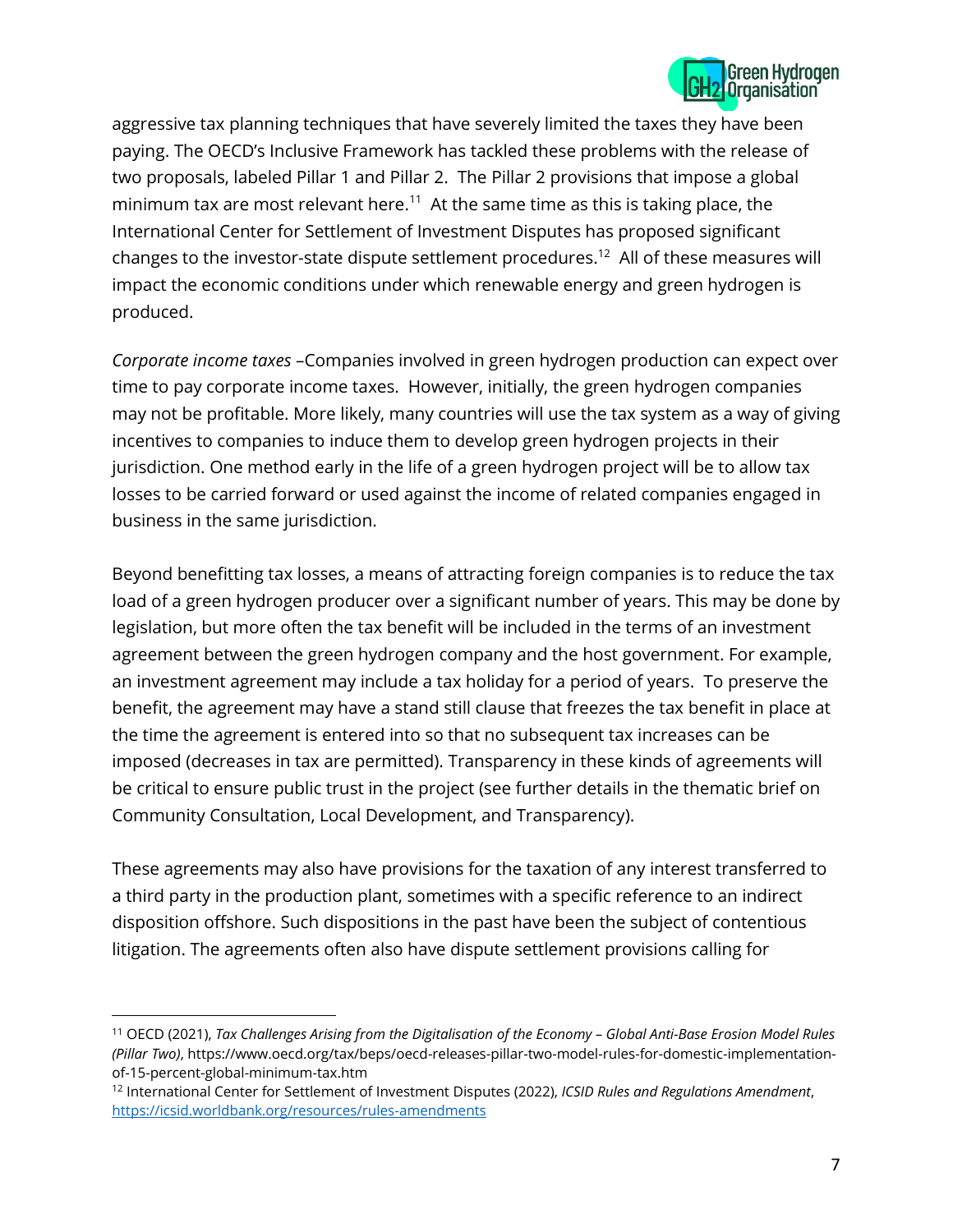

international arbitration of any disputes that arise between the developing country and green hydrogen production company.

The OECD is currently considering how investment [agreements](https://www.oecd.org/investment/investment-policy/investment-treaties.htm) should be formulated in the future, particularly considering climate change.<sup>13</sup> Pending the finalization of the guidance, the OECD's *[Guiding Principles for Durable Extractive Contracts](https://www.oecd.org/dev/Guiding_Principles_for_durable_extractive_contracts.pdf)* identifies several universal principles which should be considered during the contract negotiation stage.

As a premise, the **durability of an agreement will be enhanced if its purpose aligns with the host government's long-term vision** and strategy on how the hydrogen and renewable energy sectors contribute to broader sustainable development objectives. Second, the agreements must be underpinned by a **fiscal system that is consistent with the governments' overall economic and fiscal objectives** and provides a fair sharing of financial benefits between the investor and the host government. Third, the **sharing of benefits must be premised on the potential risks, rewards, and country circumstances**.

There is no one ideal fiscal regime. Each host government therefore needs to identify the optimal mix of fiscal instruments and terms to meet its objectives. The agreement ought to include responsive terms which allow for the adjustment and allocation of overall financial benefits between host governments and investors in response to variables that affect project profitability.

The discussion of tax terms should be informed by the developments now taking place within the international tax system as laid out above. While a detailed examination of these proposals is beyond the scope of this brief, it is worth noting the proposal for a Qualified Domestic Minimum Top-up Tax (QDMTT). The QDMTT tax will be imposed at the rate of 15%. By its nature, it is intended to override many of the tax benefits given to corporations to induce them to make investments. For this reason, the QDMTT may effectively eliminate many of the tax breaks described in the preceding paragraph in future transactions and possibly for some transactions already in place. However, qualified refundable tax credits will not be included in the calculation of the minimum tax.

*Tax rebate programs –* Tax rebates may be fashioned to encourage the use of green energy. Various forms of indirect taxes, such as VAT and sales taxes, are an important source of

<sup>13</sup> OECD, The Future of Investment Treaties[, https://www.oecd.org/investment/investment-policy/investment](https://www.oecd.org/investment/investment-policy/investment-treaties.htm)[treaties.htm](https://www.oecd.org/investment/investment-policy/investment-treaties.htm)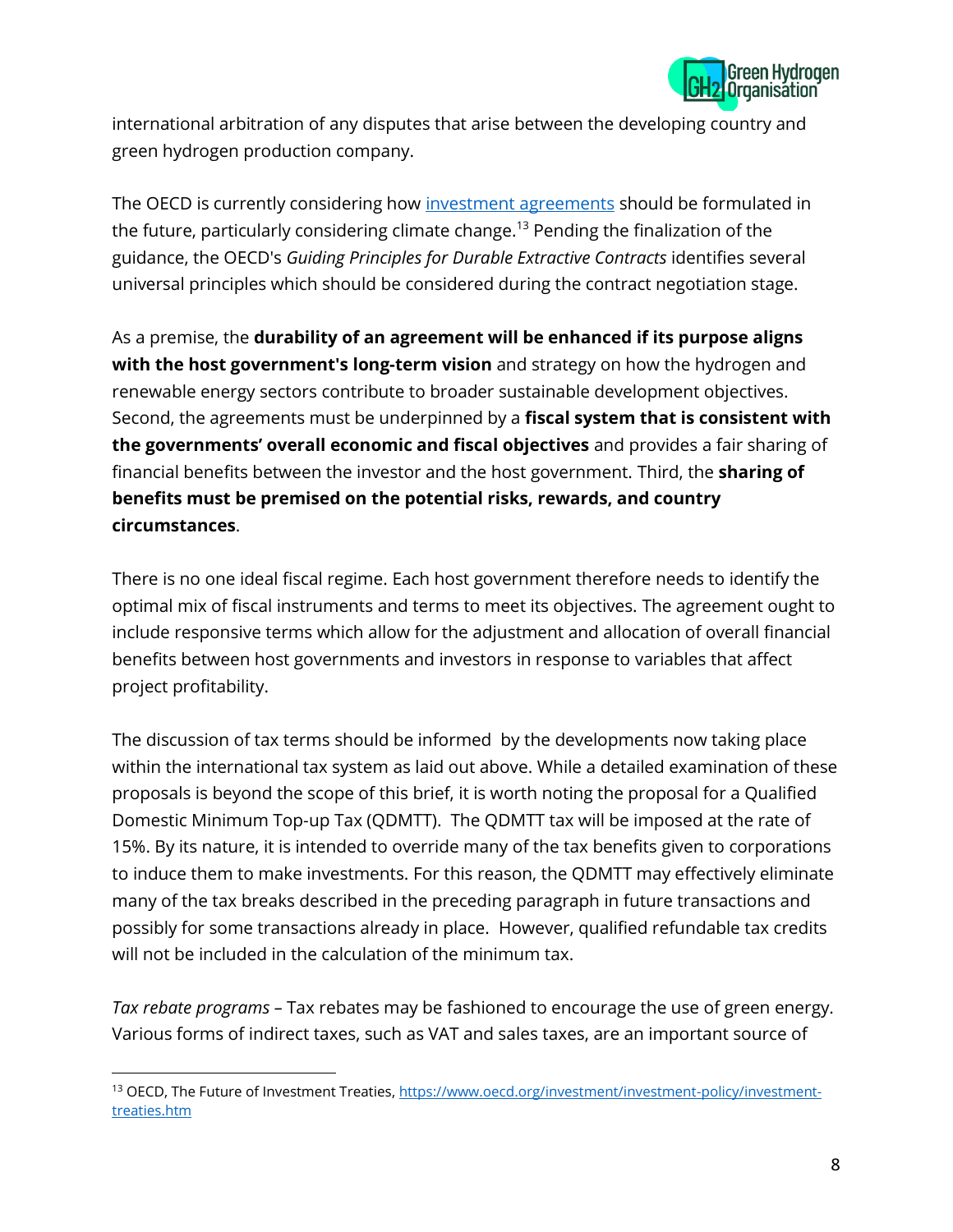

revenue at all levels of government. To encourage the use of green energy, many governments have created rebate programs whereby the indirect taxes on green energy are rebated in whole or in part. Norway, for example, has a program that exempts electricity used to produce hydrogen through electrolysis from the consumer tax on electricity.<sup>14</sup>

*Tax equalization measures –* To quote the OECD, "well-designed systems of energy taxation encourage citizens and investors to favour clean over polluting energy sources. Fuel excise and carbon taxes are simple and cost-effective tools to limit climate change, but the politics of carbon pricing often prove to be challenging" (OECD, *Taxing Energy Use* 2019, Executive summary.)

Many tax measures, not just fuel excise and carbon taxes, can be used to equalize the market cost of energy between producers of green hydrogen and producers of carbon intensive energy. Carbon taxes on fossil fuel producing firms and their products are at the forefront of international discussions of how to offset some of the damage caused by fossil fuel production. The idea behind all of them is to impose a tax on the carbon production process that covers the cost imposed on the climate and the environment. Some of these taxes are being levied today, and considerable effort is underway by the OECD and other organizations to determine the proper pricing for carbon emissions.<sup>15</sup> The pricing will vary depending on the nature of the industry producing it and its intended use. The pricing is important because it relates the damage being done with the degree of taxation. The imposition of tax measures to help reduce climate change will grow increasingly important and will enhance the use of green hydrogen.

#### 3. State aid and WTO provisions

The EU has a State Aid policy<sup>16</sup> that is intended to prevent governments from distorting competition by giving competitors an advantage over other participants in a marketplace. Under [Article 107 TFEU,](https://eur-lex.europa.eu/legal-content/EN/ALL/?uri=CELEX%3A12008E107) such government support can only be exceptionally justified. The State Aid policy has become quite complex in application and has generated a considerable number of decisions about its application by the European Commission and a

<sup>14</sup> Government of Norway (2020), *The Norwegian Government's hydrogen strategy towards a low emission society*, https://www.regjeringen.no/contentassets/40026db2148e41eda8e3792d259efb6b/y-0127e.pdf

<sup>15</sup> OECD, Tax and the environment, https://www.oecd.org/ctp/tax-and-environment.htm

<sup>16</sup> European Commission, State Aid Overview, [https://ec.europa.eu/competition-policy/state-aid/state-aid](https://ec.europa.eu/competition-policy/state-aid/state-aid-overview_en)overview en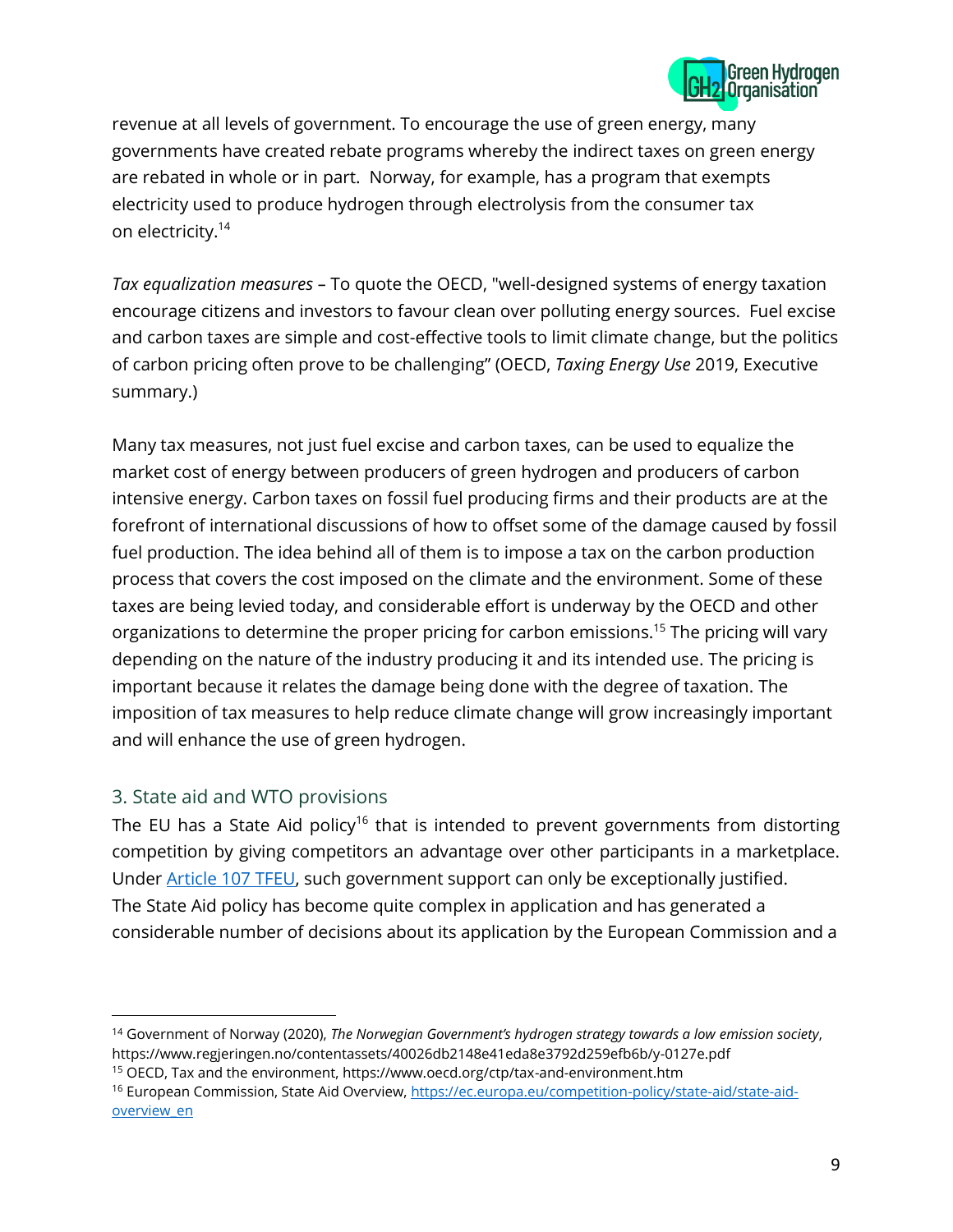

number of cases before the Court of Justice of the European Union.<sup>17</sup> With respect to tax or other forms of incentive given to encourage the production of green hydrogen, the issues will be who will be viewed as its competitors – only other producers of green hydrogen or energy producers in general – and whether any incentive can be viewed as exceptionally justified. While the argument can be made that the State Aid doctrine should not be applicable to tax or other forms of incentives given to encourage the production of green hydrogen, the resolution of the State Aid issue is complex and is beyond the scope of this brief. Also, although the State Aid doctrine is found in the EU, other jurisdictions, particularly those that mimic the EU single market protocol, may have or adopt similar doctrines. For this reason, any tax break or incentive should be reviewed in the context of the State Aid or any similar doctrine.

Some note must also be paid to the issue of subsidies and trade. A general discussion of the issues involving subsidies, trade, and international cooperation can be found in a paper coauthored by the IMF, OECD, WTO, and the World Bank Group.<sup>18</sup> When a green hydrogen subsidy creates a cross-border effect, various World Trade Organization (WTO) agreements may come into play. Of course, many green hydrogen subsidies will have no cross-border effect, but where one does, the WTO's Agreement on Subsidies and Countervailing Measures (SCM) is the most pertinent agreement. The SCM regulates whether a subsidy can legally be limited to a certain enterprise or industry. In the event of a dispute about the legality of a subsidy, WTO members may adjudicate purported violations of the SCM either through domestic unilateral adjudication or through adjudication before the WTO. A number of cases involving green energy subsidies have in been filed, but the litigation has not resulted in a clear body of law on the use of green energy subsidies. For purposes of this brief, suffice it to say that persons offering subsidies having a cross border effect must consider the relevant trade laws.<sup>19</sup>

<sup>17</sup> European Commission, *Competition Policy*,

[https://ec.europa.eu/competition/elojade/isef/index.cfm?fuseaction=dsp\\_result&policy\\_area\\_id=3](https://ec.europa.eu/competition/elojade/isef/index.cfm?fuseaction=dsp_result&policy_area_id=3) <sup>18</sup> IMF (2022), *Subsidies, Trade, and International Cooperation*[, https://www.imf.org/en/Publications/analytical](https://www.imf.org/en/Publications/analytical-notes/Issues/2022/04/22/Subsidies-Trade-and-International-Cooperation-516660)[notes/Issues/2022/04/22/Subsidies-Trade-and-International-Cooperation-516660](https://www.imf.org/en/Publications/analytical-notes/Issues/2022/04/22/Subsidies-Trade-and-International-Cooperation-516660)

 $19$  A more detailed examination of this subject can be found in the following papers: George Washington University Law School (2014), *Green Subsidies and the WTO,* 

[https://scholarship.law.gwu.edu/cgi/viewcontent.cgi?article=2341&context=faculty\\_publications](https://scholarship.law.gwu.edu/cgi/viewcontent.cgi?article=2341&context=faculty_publications) and European University Institute, Robert Schuman Centre for Advanced Studies (2021), *The need for rethinking WTO and green subsidies in light of United States – Renewable Energy*,

[https://cadmus.eui.eu/bitstream/handle/1814/70361/RSC%202021\\_32rev2.pdf?sequence=3&isAllowed=y](https://cadmus.eui.eu/bitstream/handle/1814/70361/RSC%202021_32rev2.pdf?sequence=3&isAllowed=y)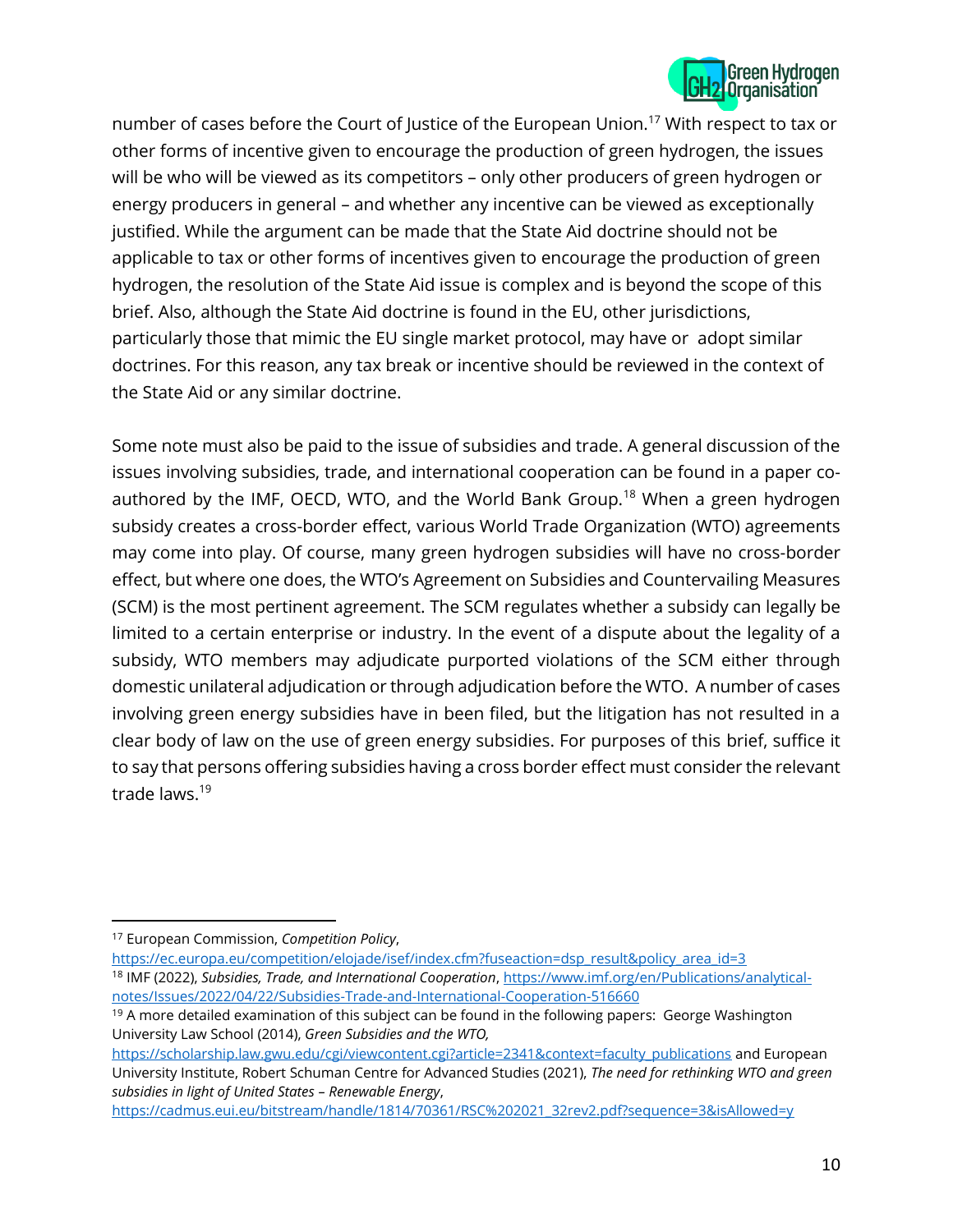

## 4. Market Support with Auction Contracts

Because of its cost, the demand for green hydrogen currently lags behind other energy sources. IRENA has described this situation as a "chicken and egg" problem – the demand for green hydrogen energy is not where it needs to be because of its cost, but its cost is high, at least in part, because of the low demand. IRENA has suggested green hydrogen auctions as one way to address this problem. $^{20}$  Governments would run auctions for "carbon contracts for differences" (CCfDs) that would give a subsidy to the winning bidders for an agreed period related to the use of green hydrogen.

The auction would work as follow:

- 1. Producers of green hydrogen would offer their lowest price for the energy, and industrial buyers would submit their highest bid price for the energy.
- 2. The winners would be the producer with the lowest price and buyer with the highest price.
- 3. The difference between the two bids would be paid out by the government to the winning bidders for the contract period.

CCfD auctions are already being considered in various green hydrogen strategies. Germany's H2Global is a government scheme to support investments in green hydrogen for export to Germany. The intention is to create a double auction system through which hydrogen is purchased in non-EU countries at the lowest possible price with 10-year contracts via a competitive process. The first deliveries are planned for 2024.

#### 5. Risk Factors

The need for incentives should vary in amount as market conditions change. Over time, the production of green hydrogen energy will become more competitive and, consequently, the incentives should be adjusted to reflect the changing facts in the marketplace. The adjustment to incentives will involve some risk, and either the green hydrogen company or incentive giver, typically a government unit, will need to take on the risk that the adjustments will not be timely or will not accurately reflect prices in the marketplace. The person taking this risk will have to be determined when the original incentive agreement is entered into. The incentives will also need to consider the effect of carbon taxes and similar charges being levied on carbon producing companies in the

<sup>20</sup> IRENA (2020), *Solving the Chicken and Egg Problem: Auctions for Green Hydrogen*, <https://www.irena.org/newsroom/expertinsights/2021/Sep/Auctions-for-Green-Hydrogen>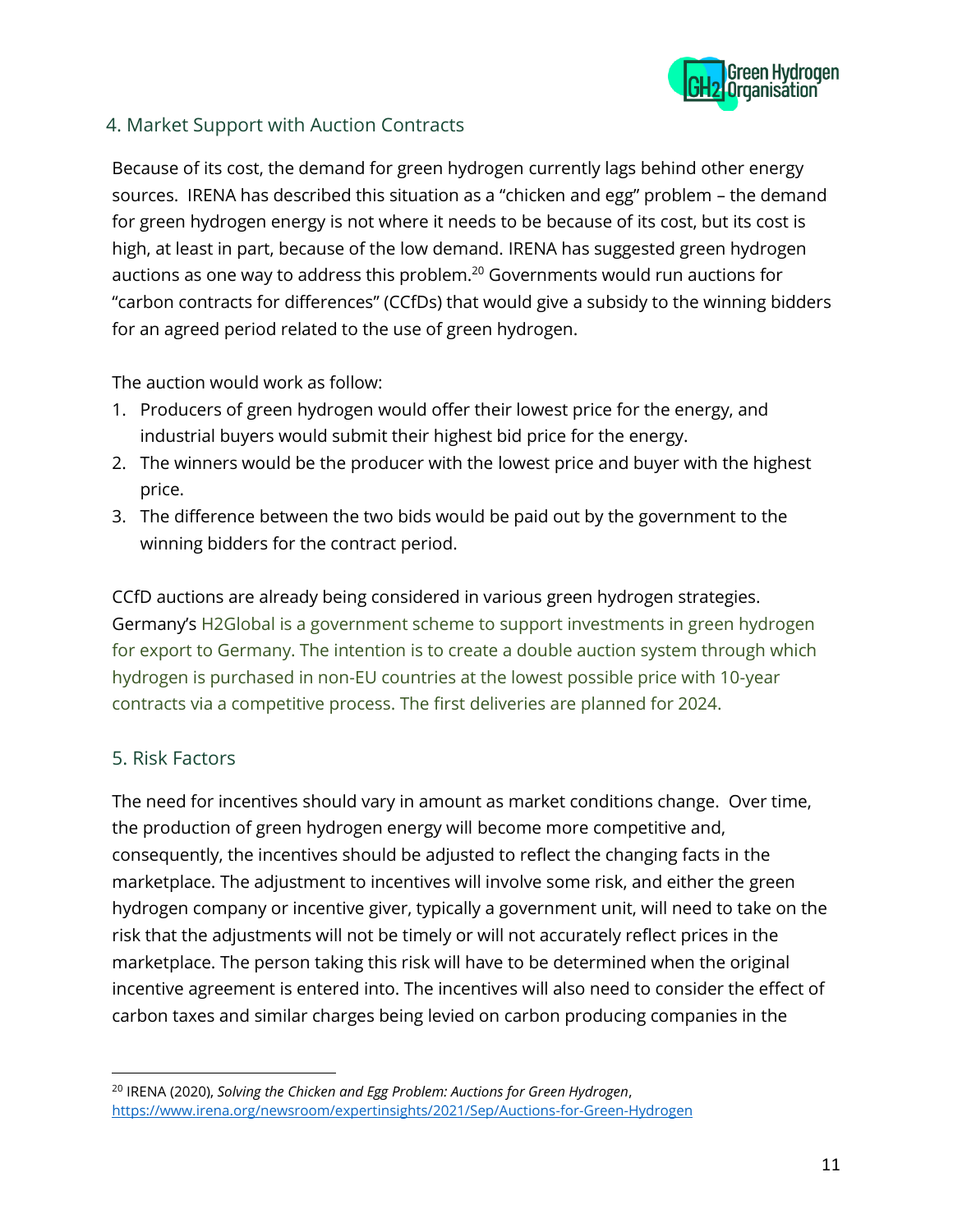

marketplace since they may cure the imbalance in the competitive position of the market players.

#### **Part three: Three Scenarios for the Analysis of Fiscal Terms and Incentives**

To apply the fiscal terms and incentives in actual situations, account must be taken of the nature of the jurisdiction where these measures may be applied. The discussion that follows will do this by looking at three categories of countries – (i) countries with limited regulations governing green hydrogen project (ii) countries with a high degree of regulations, and (iii) countries with some regulation but mainly open markets.

The scenarios serve to identify the issues that arise between different countries with different degrees of regulation of the production and distribution of power.

#### 1. Countries with limited regulation

The discussion here is based on a paper produced by White & Case on the *Hydrogen Economy: Case Study<sup>21</sup>* . The facts in the case study are simplified to reduce the players in the production and supply of green hydrogen to two – the Project Developer (i.e., the special purpose company) established to produce green hydrogen and the offtaker company (Offtaker) that will purchase the green hydrogen from the Project Developer and distribute it to customers. The two companies will interact with the host government of the country where the green hydrogen is to be produced.

*The Offtaker –* The Offtaker will need to distribute the green hydrogen (whatever its final energy form) in a fashion that meets the competition in a competitive worldwide market for the production of energy, with many of the forms of energy being interchangeable. In today's market, the Offtaker may not be able to compete without some incentives being given to either the Offtaker or the Project Developer. The incentives will in many instances be given to the Offtaker because it will be the downstream player and, as such, the entity that will be engaged directly in the energy marketplace, typically in developed economies. Developed countries will have the wherewithal to fund the incentives. Developing countries are less likely to have the resources to give incentives to the Project Developer and, more probably, will be looking for some form of compensation from the Project Developer.

<sup>21</sup> White & Case (2021), Hydrogen Economy: Case Study, <https://www.whitecase.com/publications/alert/hydrogen-economy-case-study>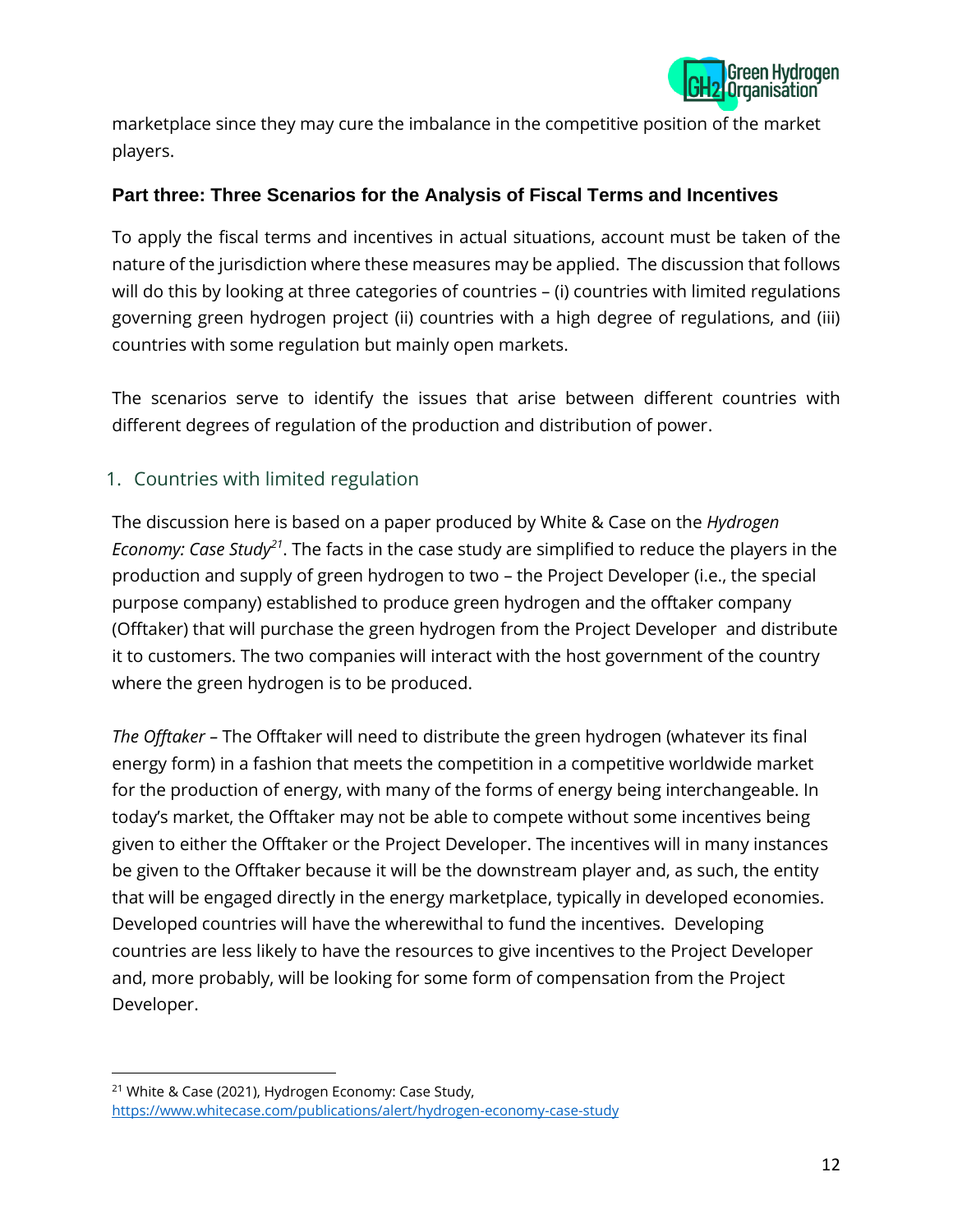

*The Project Developer –* With some form of incentives agreed to, the Offtaker is in position to negotiate a production contract with the Project Developer and then the two parties can begin the process of securing financing for the project. Depending on the nature of the incentives and the agreement between the Offtaker and the Project Developer, the financing may come from commercial sources, from development institutions or a combination of both. Once all of the financing terms are tentatively agreed to, the Project Developer can negotiate its agreement with the host country. It may look for incentives from the host country to develop the project. These are likely to take the form of corporate tax breaks (discussed previously). Beyond tax breaks, the host country will likely look to the Project Developer for some form of reward from the undertaking. This may be in the form of rental payments for the land where the production plant is located, some of the energy being produced, an income tax or a royalty of some sort, or some combination of these elements. Royalities, however, are typically only used when a renewable resource is being depleted, which is not the case with the production of green hydgrogen.

If the Offtaker and the Project Developer are commonly owned, the transactions between the two companies will need to be examined by local tax authorities to ensure that the proper transfer pricing measures have been employed with respect to any payments between the companies. This will be particularly important where the Offtaker has no tax presence or a limited tax presence in the host country.

# 2. Highly Regulated Countries

In this scenario, the assumption is that the Project Developer will also be the Offtaker and will have a source of water and electricity from third parties to run the electrolyzer plant in the developed country. In short and in simplified terms, it will be a public utility that is producing energy that is highly regulated by a regulator in the host country.

With highly regulated utilities the amount of incentives and tax charges typically will be considered by the public utility regulator in determining what the allowed return on investment will be for the utility. Hence, these amounts are determined largely by the regulator in discussion with the producing company, and most of the incentive and tax issues discussed in the preceding section will be settled in that fashion. These will all factor into the prices that the utility will be permitted to charge to its customers and therefore the production cost of the hydrogen.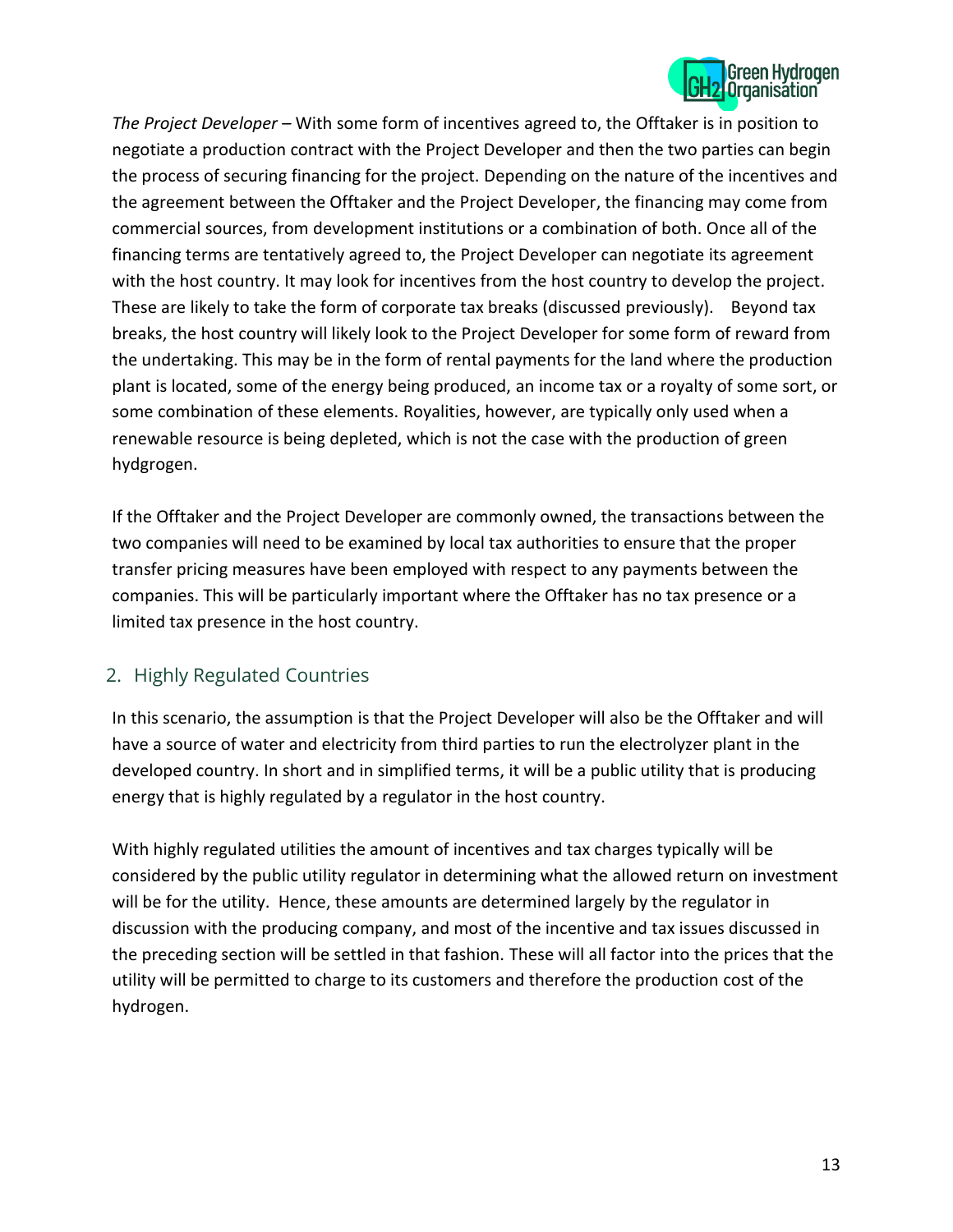

# 3. Lightly Regulated Countries

The underlying assumptions regarding the nature of the Project Developer and Offtaker as some form of combined enterprise are the same here as in the discussion in the scenario with highly regulated countries. While the discussion here is different from the one set out in the section on countries with limited regulations, many of the issues will be similar. To start with, the combined enterprise will likely need some form of incentives before the project is undertaken. These incentives will be necessary for the project to obtain financing. The incentives could take the form of downstream measures to ensure that the resulting green carbon energy can be sold competitively in the marketplace. Alternatively, they could take the form of upstream incentives offsetting part of the initial investment. Downstream incentives may often be used in that they can be embedded in a broader energy policy such as that now being considered by the EU.

The combined company will be subject to tax in a similar fashion to that discussed in the section dealing with countries with limited regulation. However, if the combined company is only present in one jurisdiction and files consolidated tax returns with any related party companies operating there, the transfer pricing issues will disappear. The Qualified Domestic Minimum Top-up Tax (QDMTT - mentioned in the section on corporate income taxes) will be a factor in developed countries as well as in developing countries. Indeed, both the UK $^{22}$  and the EU<sup>23</sup> have already announced plans to impose such a tax in one form or another. This may mean that **incentives taking the form of tax breaks may not make as much sense going forward**, although whether and to what extent exceptions will be incorporated into the QDMTT regime remains to be seen, and in any event historic tax incentives may be grandfathered under the proposed legislation.

#### **Part four: Case Studies – Australia, Chile and Namibia**

Australia, Chile and Namibia are all early producers of green hydrogen. Accordingly, it is instructive to see what measures they took to encourage the production of this form of energy. All countries are blessed with abundant sun and wind giving them an advantage in the production of green hydrogen.

<sup>22</sup> UK Government (2022), *OECD Pillar 2 – Consultation on Implementation*,

https://www.gov.uk/government/consultations/oecd-pillar-2-consultation-on-implementation  $^{23}$  European Commission (2021), Proposal for a COUNCIL DIRECTIVE on ensuring a global minimum level of taxation for multinational groups in the Union, [https://ec.europa.eu/taxation\\_customs/system/files/2021-](https://ec.europa.eu/taxation_customs/system/files/2021-12/COM_2021_823_1_EN_ACT_part1_v11.pdf) 12/COM\_2021\_823\_1\_EN\_ACT\_part1\_v11.pdf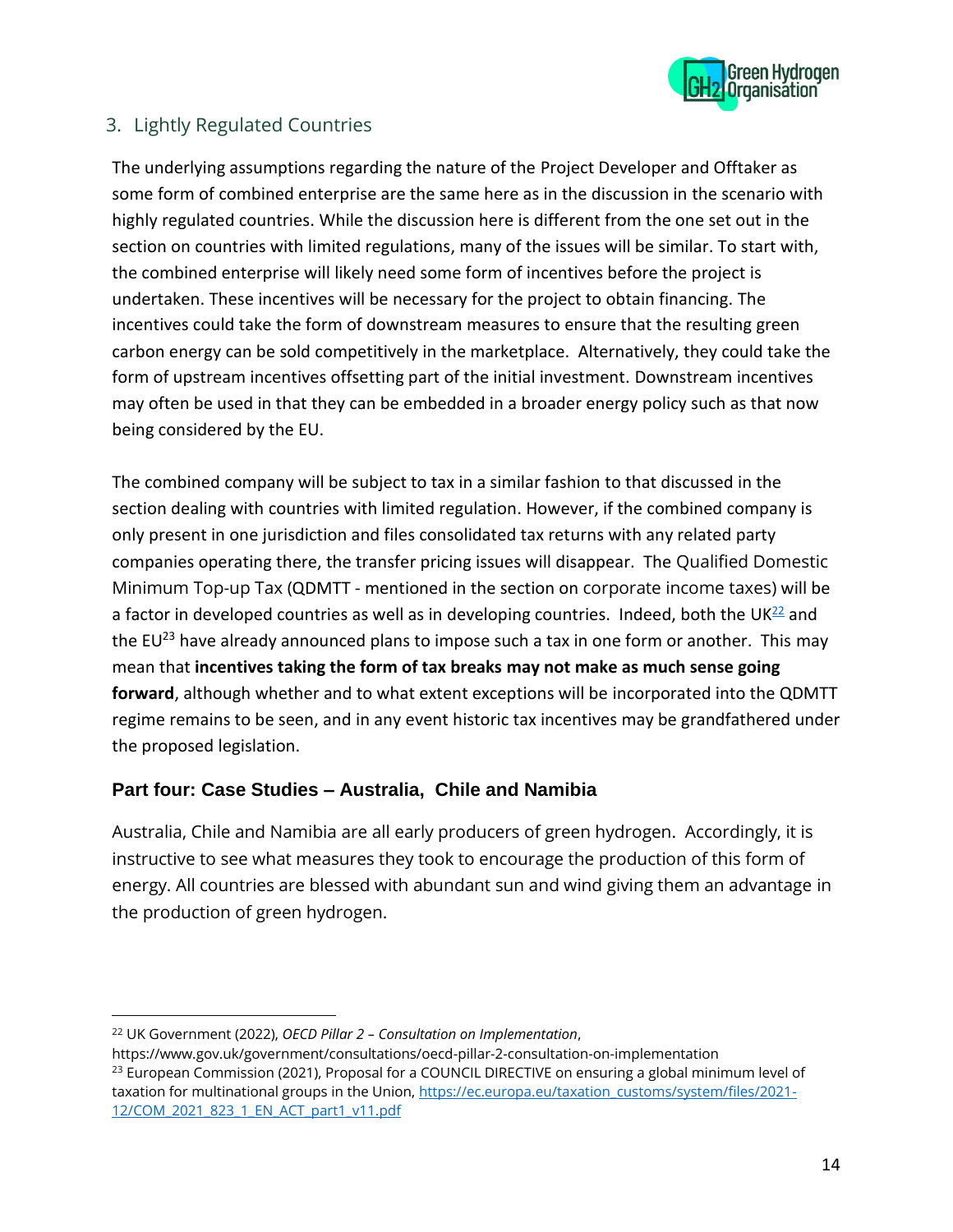

*Australia –* While green hydrogen projects are largely privately led, Australia has provided debt and equity finance through its Clean Energy Finance Corporation, and some of the production is being undertaken by public-private partnerships.<sup>24</sup> Regional governments have also invested seed money in hydrogen hubs. The government has moved to upgrade its ports so that they can handle the export of the various forms of energy produce by green hydrogen. The central government has also taken steps to facilitate international links that developers can call on to attract export and financing opportunities, and it has acted to ease the compliance burden with respect to its energy regulations.

*Chile –* Chile has provided government backed financial guarantees, and the Inter-American Development Bank has provided a line of credit to support the green hydrogen effort.<sup>25</sup> Feasibility and engineering studies have been financed by the Chilean government and also by foreign governments, such as Germany, with the view that the green hydrogen produced will be taken up by overseas companies. Some favorable tax breaks, such a VAT rebates, have been put in place as a way to induce users to employ green hydrogen. A unique feature of the Chilean effort has been its path to a "participatory strategy". Under this strategy, an advisory board consisting of government officials and citizen experts was created, and technical roundtables and citizen workshops were conducted. A public consultation process is also to be employed.

*Namibia -* Another country moving to create a green hydrogen energy industry is Namibia. It is a large, scarcely populated country that, like Australia and Chile, is blessed with abundant wind, sun, and a long coastline on which suitable ports can be created. It is actively discussing how to become a major participant in the industry with a good chance of being successful in doing so. The Government of Namibia received financial support from the German government of EUR 40 million to support pre-feasibility studies. In 2021, the government issued a [request for proposal](https://nipdb.com/green-hydrogen-rfp/) for renewable energy and green hydrogen project developers to bid for feasibility study rights with an option to develop renewable assets. The government is expecting that the project developers will pay taxes, concession fees, royalties, a sovereign wealth fund contribution and an environmental levy to the government. Furthermore, the government is considering holding an equity stake in the special purpose facility. A preferred bidder was announced after five months after a

<sup>24</sup> Gilbert + Tobin (2021), *"Green" Hydrogen - Australia's race to be a global player*, <https://www.gtlaw.com.au/knowledge/green-hydrogen-australias-race-be-global-player> <sup>25</sup> Ministry of Energy, Government of Chile (2020), National Green Hydrogen Strategy, [https://energia.gob.cl/sites/default/files/national\\_green\\_hydrogen\\_strategy\\_-\\_chile.pdf](https://energia.gob.cl/sites/default/files/national_green_hydrogen_strategy_-_chile.pdf)